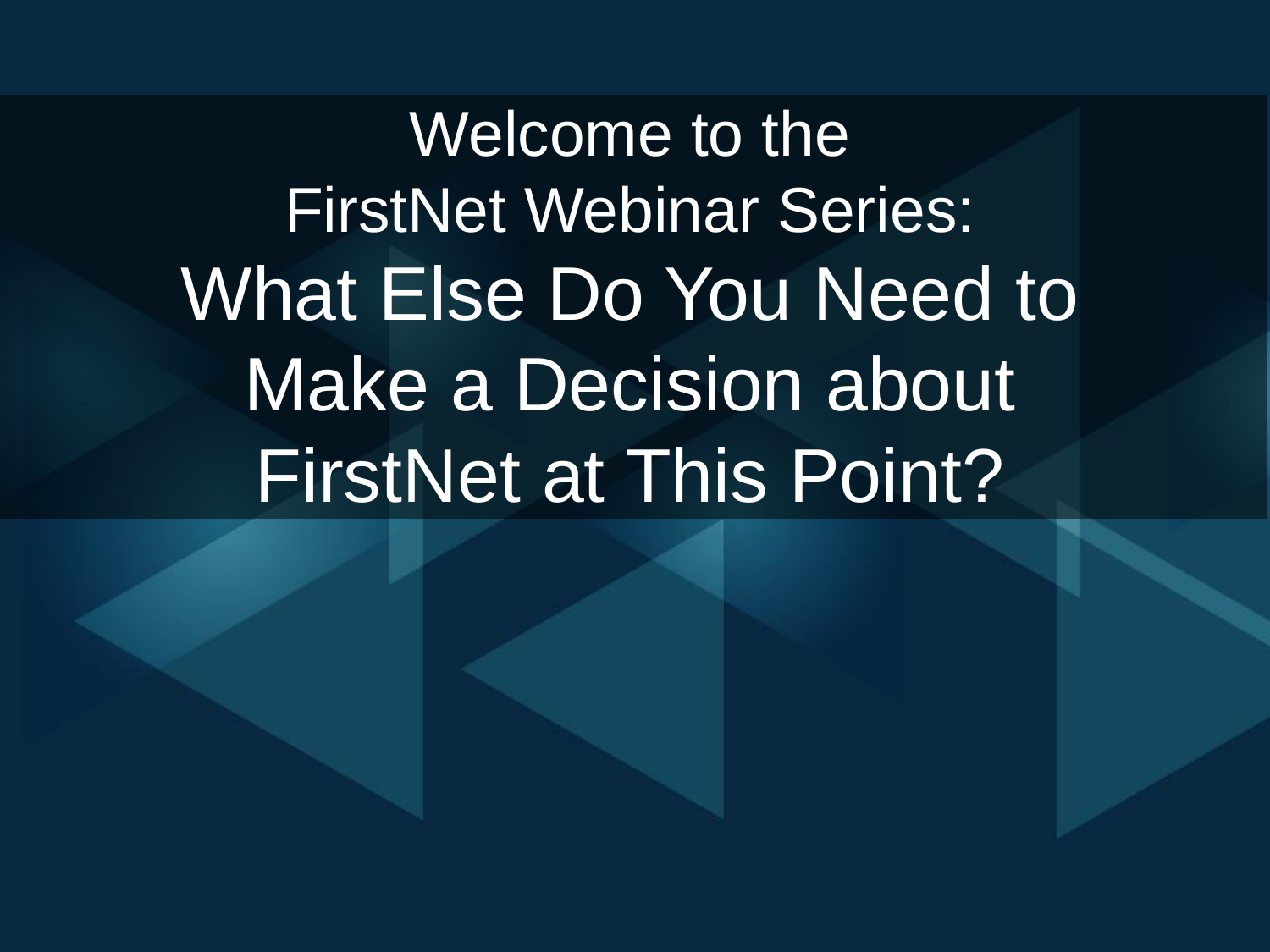## Some Perspective

- Major decision not taken lightly by states
	- Long Term
	- Impacts all users (agencies, BYOD, volunteers)
- It's about the better public safety communications solution
	- Evaluation of coverage, capacity/QPP, cost, and hardening/availability/deployables
	- Risk factors, customer service, 3D location, applications, devices, sustainability, and others

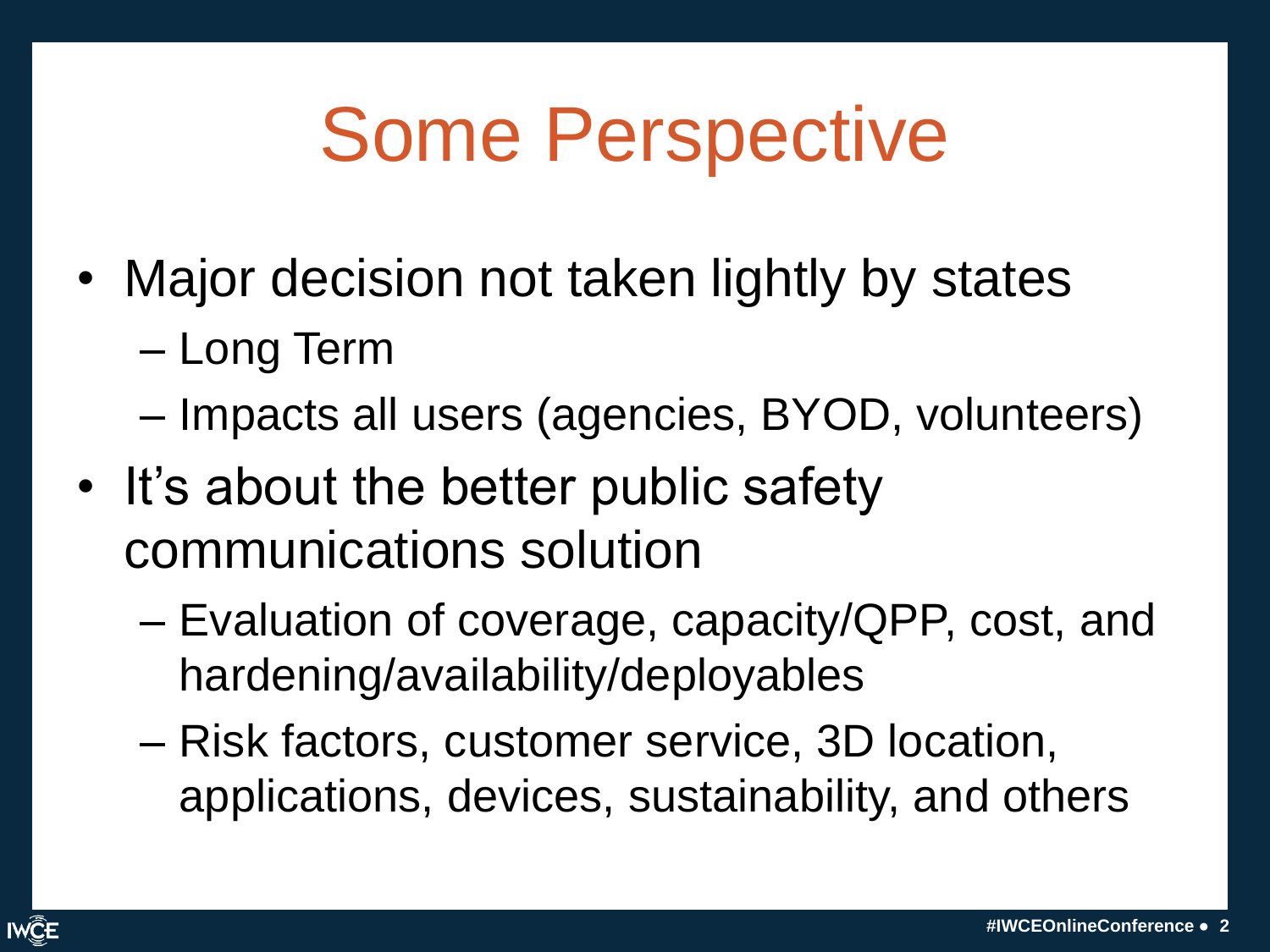## What info may you need?

- What is the long-term commitment in the state and will it sustainably stimulate adoption and result in better communications?
	- hardening, coverage, cost, 5G/capacity growth, location, etc. with continued investment
- Do you have a firm understanding of an alternative provider commitment?
	- Will your state be able to secure federal approvals and a FirstNet lease?
	- Do the benefits outweigh the risks?
- How will either decision affect interoperability?